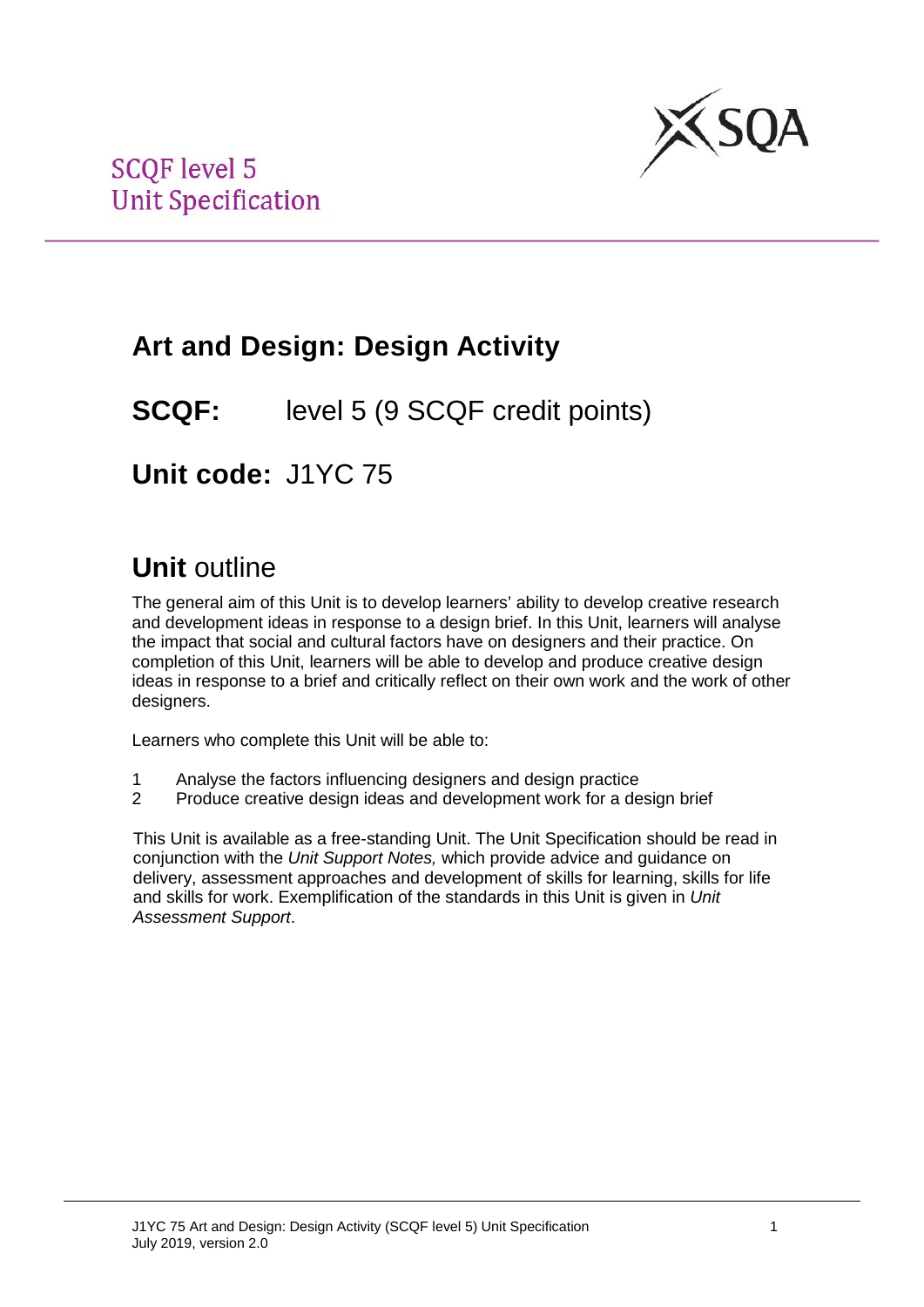## **Recommended entry**

Entry to this Unit is at the discretion of the centre. However, learners would normally be expected to have attained the skills, knowledge and understanding required by one or more of the following or equivalent qualifications and/or experience:

♦ National 4 Art and Design Course or relevant component Units

### **Equality and inclusion**

This Unit Specification has been designed to ensure that there are no unnecessary barriers to learning or assessment. The individual needs of learners should be taken into account when planning learning experiences, selecting assessment methods or considering alternative evidence. For further information, please refer to the *Unit Support Notes.*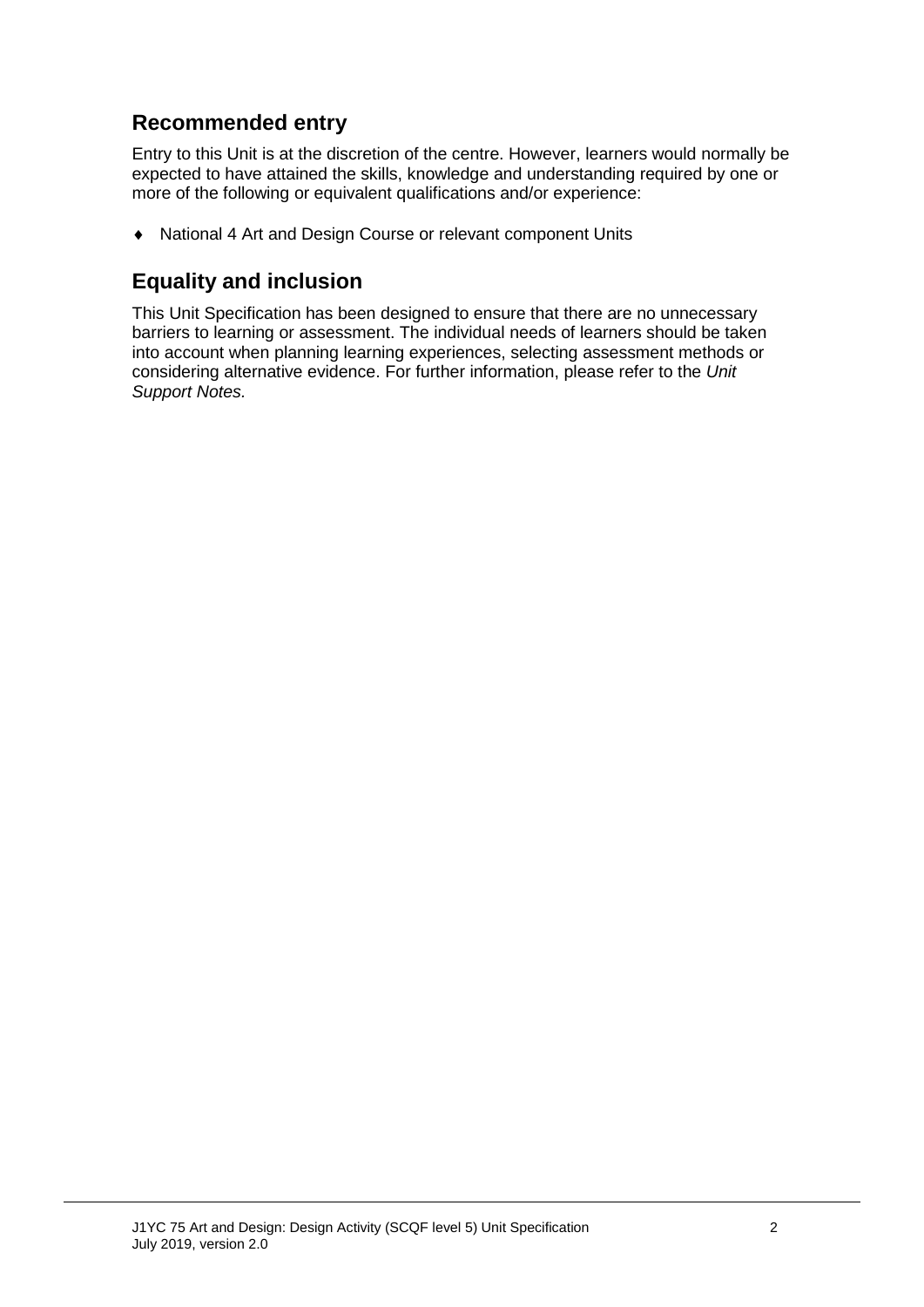# **Standards**

## **Outcomes and Assessment Standards**

### **Outcome 1**

#### **1 Analyse the factors influencing designers and design practice by:**

- 1.1 Describing how designers use design materials, techniques and/or technology in their work
- 1.2 Describing the impact of the designers' creative choices and design decisions
- 1.3 Analysing the impact of social, cultural and/or other factors on designers and their work

## **Outcome 2**

- **2 Produce creative design ideas and development work for a design brief by**
- 2.1 Identifying the design opportunities, issues and constraints in the brief
- 2.2 Producing a variety of relevant investigative and market research in response to the design brief
- 2.3 Using a variety of materials, techniques and/or technology for creative effect
- 2.4 Developing and refining experimental design ideas, taking account of the design brief requirements
- 2.5 Using design-based problem solving, planning and evaluation skills in the creative process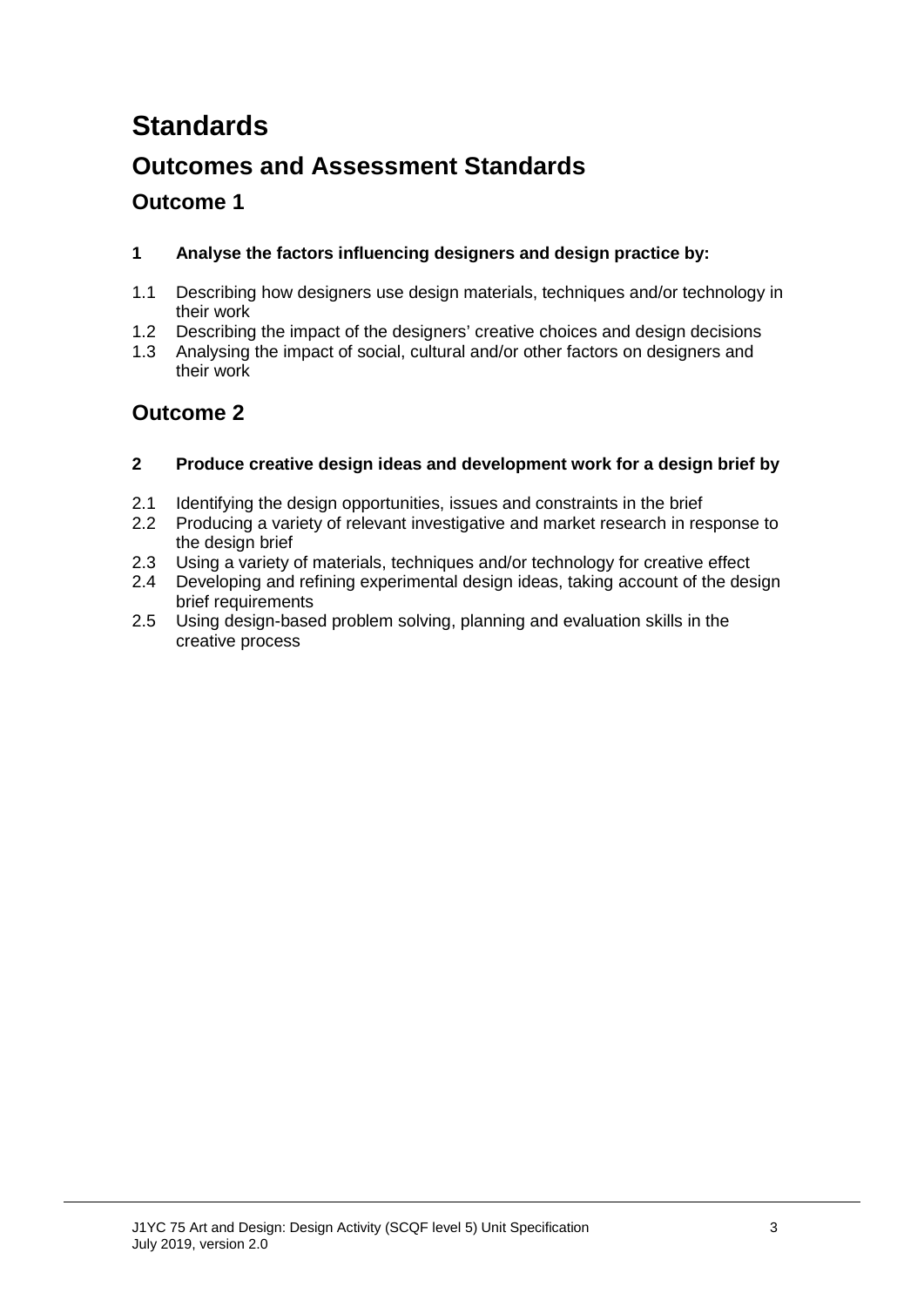## **Evidence Requirements for the Unit**

Assessors should use their professional judgement, subject knowledge and experience, and understanding of their learners, to determine the most appropriate ways to generate evidence and the conditions and contexts in which they are used.

Evidence will be a combination of practical, written, oral and/or recorded evidence.

Evidence may be presented for individual Outcomes or it may be gathered for the Unit as a whole by combining assessment holistically in one single activity. If the latter approach is used, it must be clear how the evidence covers each Outcome.

In this Unit, learners will be required to provide evidence of:

- ♦ understanding and analysis of designers' work and the influences on their design practice
- ♦ using design vocabulary to describe their own work and the work of other designers
- ♦ investigative and market research related to their design area
- ♦ creative development and refining of their design ideas, taking account of the requirements of the brief and design area

Exemplification of assessment is provided in *Unit Assessment Support*. Advice and guidance on possible approaches to assessment is provided in the *Unit Support Notes.*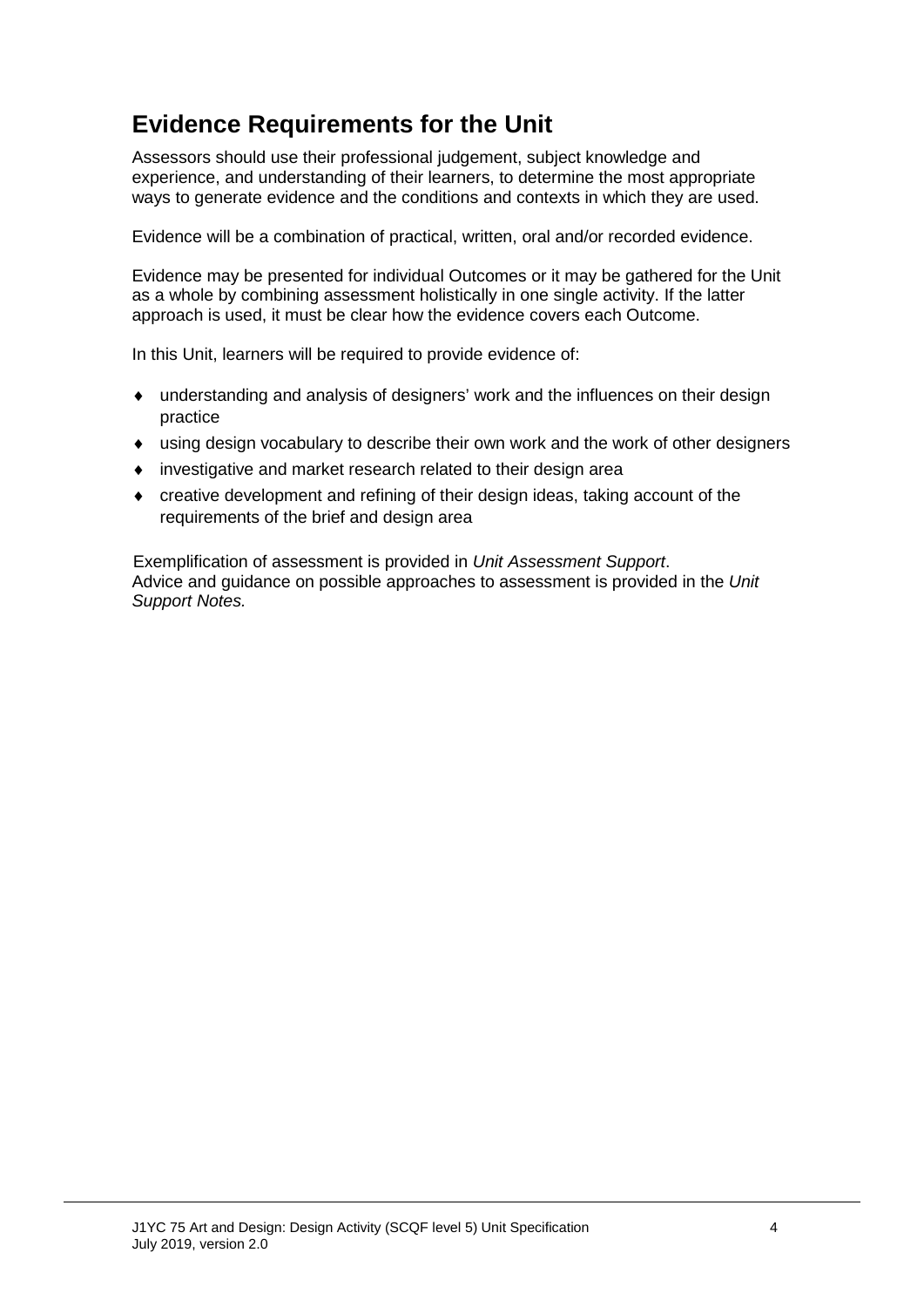# **Development of skills for learning, skills for life and skills for work**

It is expected that learners will develop broad, generic skills through this Unit. The skills that learners will be expected to improve on and develop through the Unit are based on SQA's *Skills Framework: Skills for Learning, Skills for Life and Skills for Work* and drawn from the main skills areas listed below. These must be built into the Unit where there are appropriate opportunities.

#### **3 Health and wellbeing**

3.1 Personal learning

#### **5 Thinking skills**

- 5.4 Analysing and evaluating
- 5.5 Creating

Amplification of these is given in SQA's *Skills Framework: Skills for Learning, Skills for Life and Skills for Work.* The level of these skills should be at the same SCQF level as the Unit and be consistent with the SCQF level descriptor. Further information on building in skills for learning, skills for life and skills for work is given in the *Unit Support Notes.*